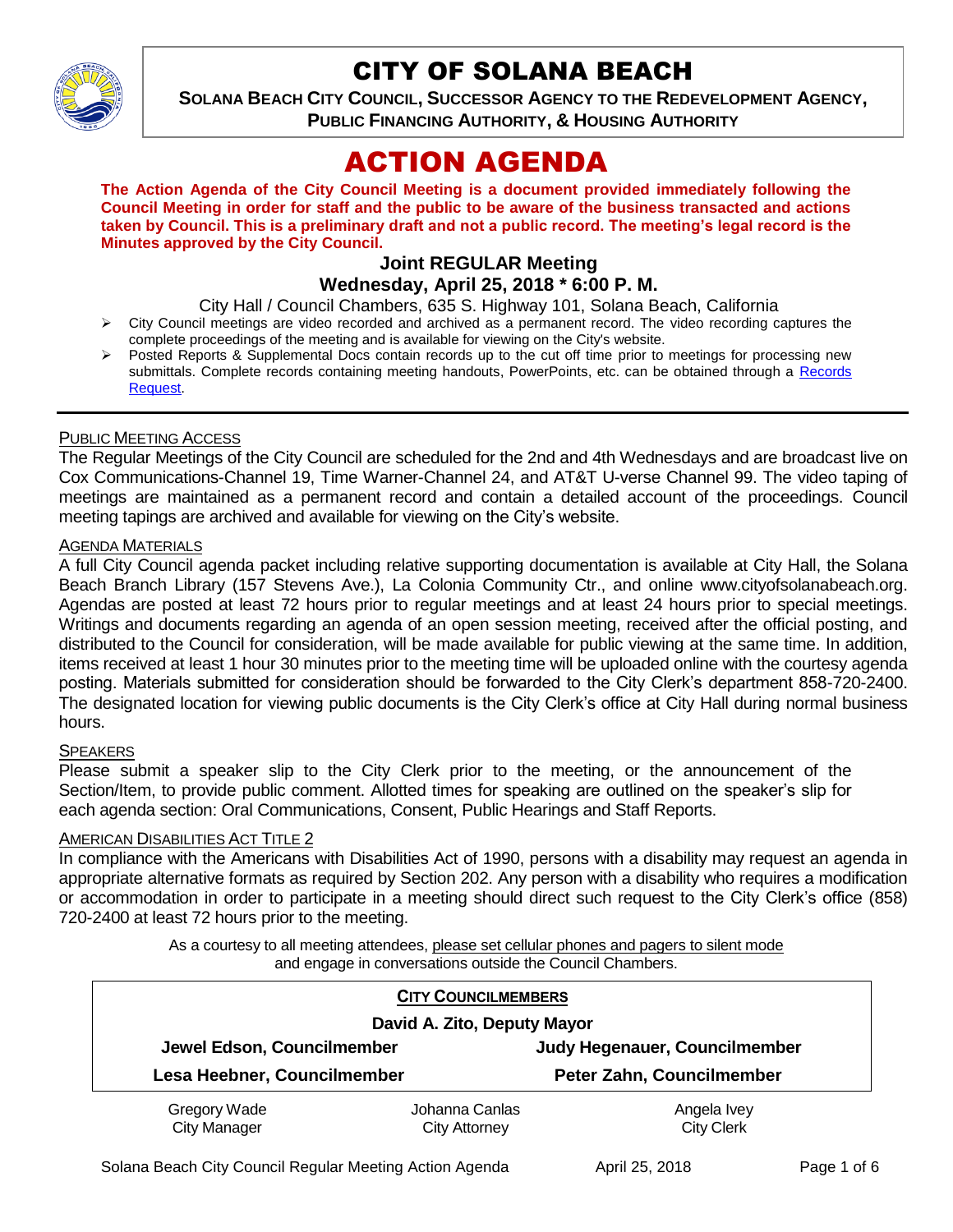#### SPEAKERS:

Please submit your speaker slip to the City Clerk prior to the meeting or the announcement of the Item. Allotted times for speaking are outlined on the speaker's slip for Oral Communications, Consent, Public Hearings and Staff Reports.

#### READING OF ORDINANCES AND RESOLUTIONS:

Pursuant to Solana Beach Municipal Code Section 2.04.460, at the time of introduction or adoption of an ordinance or adoption of a resolution, the same shall not be read in full unless after the reading of the title, further reading is requested by a member of the Council. If any Councilmember so requests, the ordinance or resolution shall be read in full. In the absence of such a request, this section shall constitute a waiver by the council of such reading.

## **CALL TO ORDER AND ROLL CALL:**

**CLOSED SESSION REPORT:** (when applicable)

## **FLAG SALUTE:**

#### **APPROVAL OF AGENDA: COUNCIL ACTION: Approved 5/0**

**PRESENTATIONS:** Ceremonial items that do not contain in-depth discussion and no action/direction.

- 1. Solana Vista Students at City Hall for Earth Day
- 2. Betty Scalice Foundation
- 3. San Elijo Joint Powers Authority

#### **ORAL COMMUNICATIONS:**

This portion of the agenda provides an opportunity for members of the public to address the City Council on items relating to City business and not appearing on today's agenda by submitting a speaker slip (located on the back table) to the City Clerk. Comments relating to items on this evening's agenda are taken at the time the items are heard. Pursuant to the Brown Act, no action shall be taken by the City Council on public comment items. Council may refer items to the City Manager for placement on a future agenda. The maximum time allotted for each presentation is THREE MINUTES (SBMC 2.04.190). Please be aware of the timer light on the Council Dais.

#### **COUNCIL COMMUNITY ANNOUNCEMENTS / COMMENTARY:**

*An opportunity for City Council to make brief announcements or report on their activities. These items are not agendized for official City business with no action or substantive discussion.* 

#### **A. CONSENT CALENDAR:** (Action Items) (A.1. - A.4.)

Items listed on the Consent Calendar are to be acted in a single action of the City Council unless pulled for discussion. Any member of the public may address the City Council on an item of concern by submitting to the City Clerk a speaker slip (located on the back table) before the Consent Calendar is addressed. Those items removed from the Consent Calendar by a member of the Council will be trailed to the end of the agenda, while Consent Calendar items removed by the public will be discussed immediately after approval of the Consent Calendar.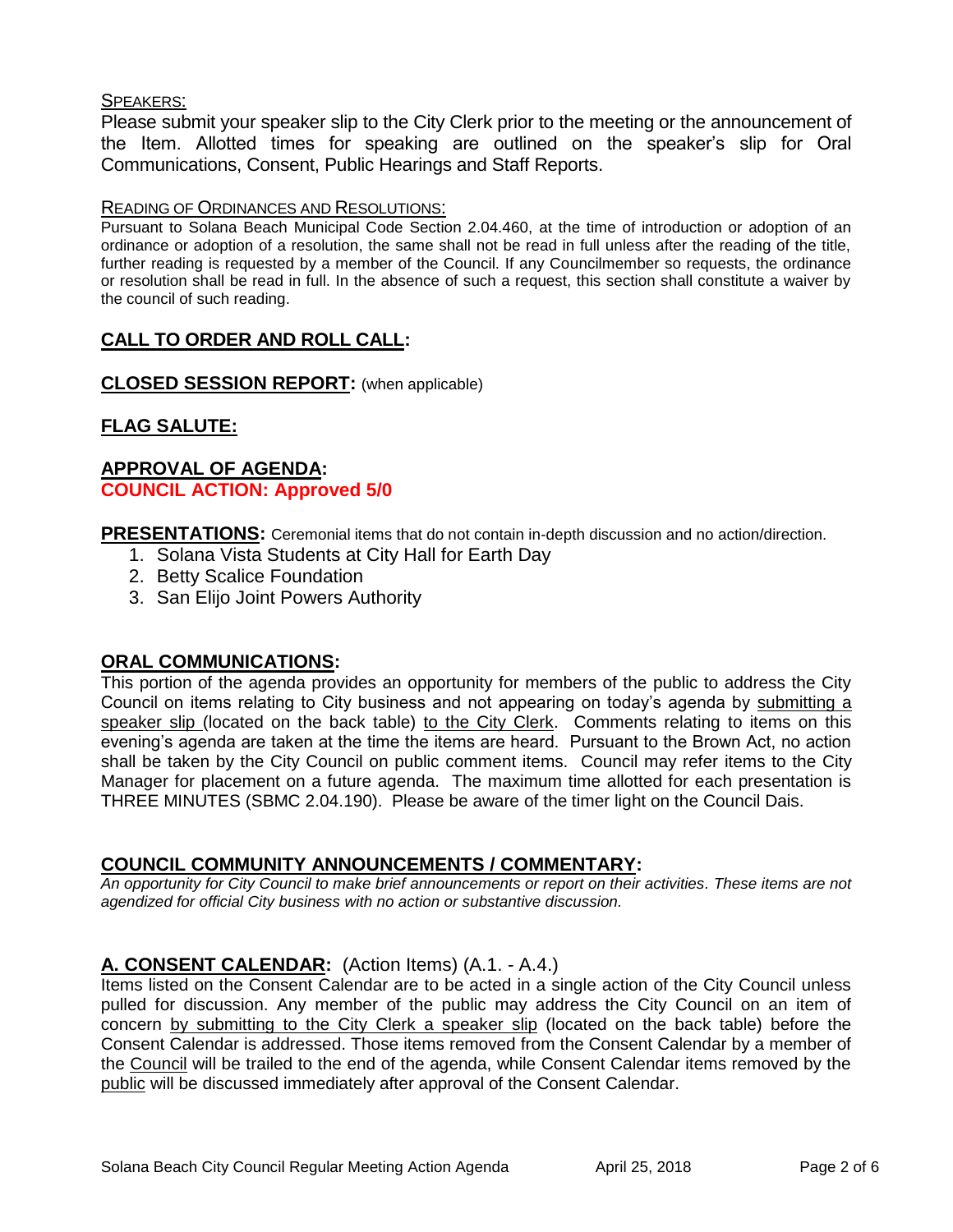#### **A.1. Register Of Demands.** (File 0300-30)

Recommendation: That the City Council

1. Ratify the list of demands for March 24 – April 6, 2018.

[Item A.1. Report \(click here\)](https://solanabeach.govoffice3.com/vertical/Sites/%7B840804C2-F869-4904-9AE3-720581350CE7%7D/uploads/Item_A.1._Report_(click_here)_4-25-18.PDF)

*Posted Reports & Supplemental Docs contain records up to the cut off time, prior to the start of the meeting, for processing new submittals. The final official record containing handouts, PowerPoints, etc. can be obtained through a Records Request to the City Clerk's Office.* **COUNCIL ACTION: Approved 5/0** 

#### **A.2. General Fund Adopted Budget for Fiscal Year 2017-2018 Changes.** (File 0330-30)

Recommendation: That the City Council

1. Receive the report listing changes made to the Fiscal Year 2017-2018 General Fund Adopted Budget.

#### [Item A.2. Report \(click here\)](https://solanabeach.govoffice3.com/vertical/Sites/%7B840804C2-F869-4904-9AE3-720581350CE7%7D/uploads/Item_A.2._Report_(click_here)_4-25-18.PDF)

*Posted Reports & Supplemental Docs contain records up to the cut off time, prior to the start of the meeting, for processing new submittals. The final official record containing handouts, PowerPoints, etc. can be obtained through a Records Request to the City Clerk's Office.* **COUNCIL ACTION: Approved 5/0** 

#### **A.3 City-Wide Traffic Signal and Safety Lighting Maintenance, Repair and Installation, Agreement Extension.** (File 0860-55)

Recommendation: That the City Council

#### 1. Adopt **Resolution 2018-038**:

- a. Approving a one year Professional Services Agreement with Siemens Industries, Inc. in an amount not to exceed \$26,000 for Safety Lighting and Traffic Signal Maintenance, Repair and Installation, effective July 1, 2018.
- b. Authorizing the City Manager to enter an agreement for up to four additional years at the City's option for a total amount not to exceed \$112,038, which includes an annual adjustment equal to the increase by the Consumer Price Index (CPI) at the City Manager's discretion and not to exceed an annual cap of 3%, as published by the Bureau of Labor Statistics for the United States Department of Labor, All Items, San Diego Area, 1982-84 = 100 as of the end of the calendar year preceding the increase.
- c. Approving a one-time expenditure, in the amount of \$60,000, for traffic signal upgrades as part of the Professional Services Agreement with Siemens Industries, Inc.
- d. Authorizing an appropriation of \$60,000 from the Gas Tax Fund into the Traffic Controllers CIP Budget for FY 2018/19.
- e. Authorizing the City Treasurer to amend the FY 2018/19 Adopted Budget accordingly.

[Item A.3. Report \(click here\)](https://solanabeach.govoffice3.com/vertical/Sites/%7B840804C2-F869-4904-9AE3-720581350CE7%7D/uploads/Item_A.3._Report_(click_here)_4-25-18.PDF)

*Posted Reports & Supplemental Docs contain records up to the cut off time, prior to the start of the meeting, for processing new submittals. The final official record containing handouts, PowerPoints, etc. can be obtained through a Records Request to the City Clerk's Office.* **COUNCIL ACTION: Approved 5/0**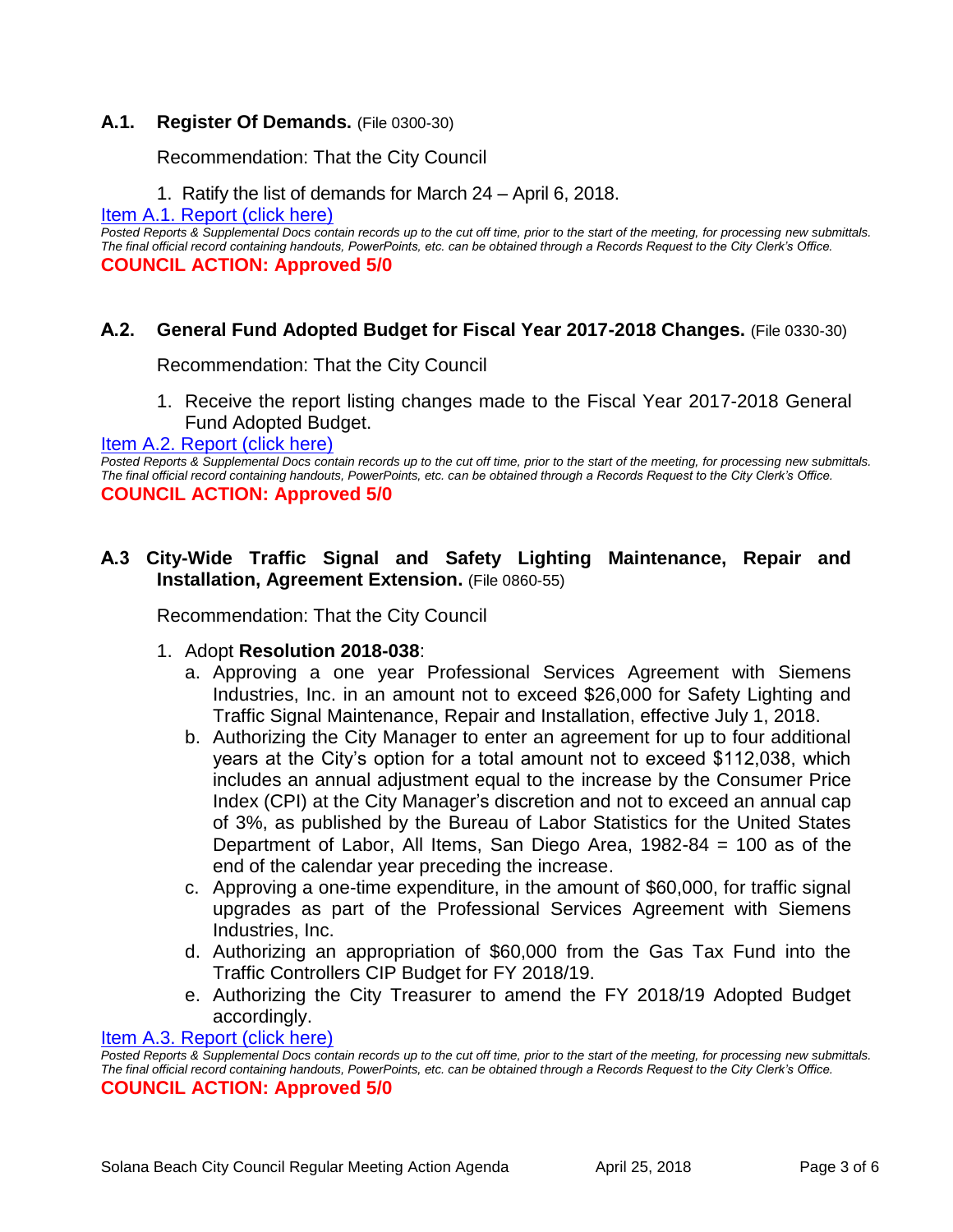## **A.4. Community Grant Program Fiscal Year 2018-19 and revising Council Policy 14.** (File 0330-25)

Recommendation: That the City Council

1. Adopt **Resolution 2018-044** authorizing the FY 2018-19 Community Grant Program and approving the revised Policy No. 14.

[Item A.4. Report \(click here\)](https://solanabeach.govoffice3.com/vertical/Sites/%7B840804C2-F869-4904-9AE3-720581350CE7%7D/uploads/Item_A.4._Report_(click_here)_4-25-18.PDF)

*Posted Reports & Supplemental Docs contain records up to the cut off time, prior to the start of the meeting, for processing new submittals. The final official record containing handouts, PowerPoints, etc. can be obtained through a Records Request to the City Clerk's Office.* **COUNCIL ACTION: Approved 5/0** 

## **C. STAFF REPORTS**: (C.1.)

**C.1. La Colonia Skate Park Construction Contract Award to California Skateparks.** (File 0720-30)

Recommendation: That the City Council

- 1. Adopts **Resolution 2018-040**:
	- a. Awarding the construction contract to California Skateparks, in the amount of \$939,976, for the La Colonia Skate Park, Bid 2018-01.
	- b. Approving an amount of \$100,000 for construction contingency.
	- c. Authorizing the City Manager to execute the construction contract on behalf of the City.
	- d. Authorizing the City Manager to approve cumulative change orders up to the construction contingency amount.
	- e. Authorizing the City Manager to execute Amendment No. 1 to the Professional Services Agreement with Van Dyke Landscape Architects for design and construction support services associated with the La Colonia Skate Park.
	- f. Authorizing an appropriation of \$100,000 into the La Colonia Skate Park project in the City CIP fund from Grant Fund revenue for a grant received from County of San Diego for the Neighborhood Reinvestment Program.
	- g. Authorizing an appropriation of \$2,200 into the La Colonia Skate Park project in the Public Improvement Grant fund.
	- h. Authorizing an appropriation of \$41,953 into the donation revenue account and into the La Colonia Skate Park project for all miscellaneous donations received, but previously not appropriated, for the project.
	- i. Authorizing a transfer of \$2,500 from the Parks and Recreation Reserve in the General Fund to the City CIP fund for the La Colonia Skate Park project.
	- j. Authorizing an appropriation of \$25,000 into the donation revenue account and into the La Colonia Skate Park project from the sales of donor tiles expected to be received for the project.
	- k. Authorizing an appropriation of \$476,531 from City CIP undesignated reserves into the La Colonia Skate Park Project.
	- l. Authorizing the City Treasurer to amend the FY 2017/18 Adopted Budget accordingly.

[Item C.1. Report \(click here\)](https://solanabeach.govoffice3.com/vertical/Sites/%7B840804C2-F869-4904-9AE3-720581350CE7%7D/uploads/Item_C.1._Report_(click_here)_4-25-18.PDF)

*Posted Reports & Supplemental Docs contain records up to the cut off time, prior to the start of the meeting, for processing new submittals. The final official record containing handouts, PowerPoints, etc. can be obtained through a Records Request to the City Clerk's Office.* **COUNCIL ACTION: Approved 5/0**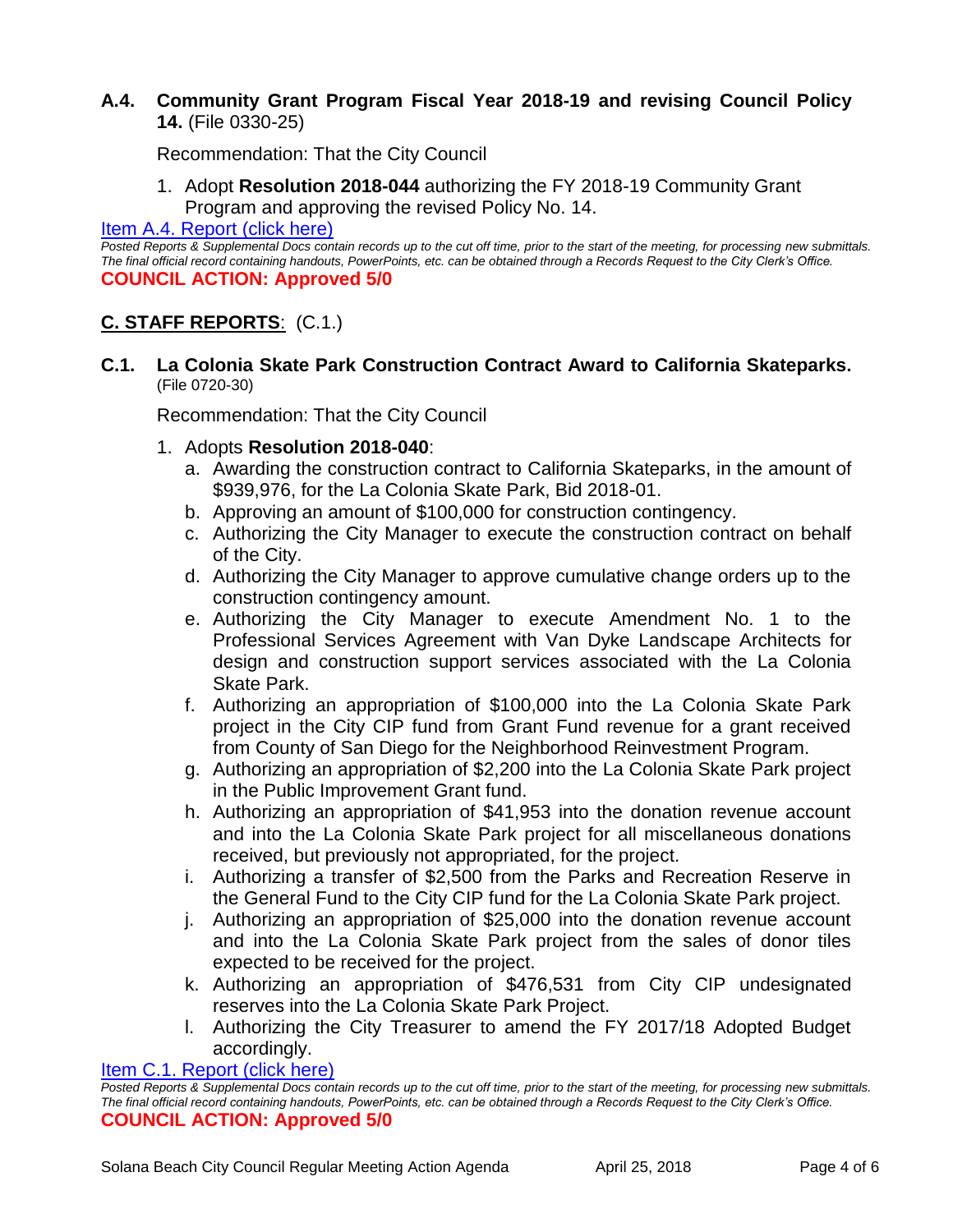## **COUNCIL COMMITTEE REPORTS:**

#### **Regional Committees: (outside agencies, appointed by this Council)**

- a. City Selection Committee (meets twice a year) Vacant (Edson, alternate).
- b. County Service Area 17 Vacant (Vacant, alternate).
- c. Escondido Creek Watershed Authority Vacant /Staff (no alternate).
- d. League of Ca. Cities' San Diego County Executive Committee Vacant (Edson, alternate) and any subcommittees.
- e. League of Ca. Cities' Local Legislative Committee Vacant (Edson, alternate)
- f. League of Ca. Cities' Coastal Cities Issues Group (CCIG) Vacant (Edson, alternate)
- g. North County Dispatch JPA Vacant (Edson, alternate).
- h. North County Transit District Edson (Vacant, alternate)
- i. Regional Solid Waste Association (RSWA) Vacant (Hegenauer, alternate).
- j. SANDAG Zito (Primary), Edson (1<sup>st</sup> alternate), Vacant ( $2<sup>nd</sup>$  alternate) and any subcommittees.
- k. SANDAG Shoreline Preservation Committee Zito (Hegenauer, alternate).
- l. San Dieguito River Valley JPA Hegenauer (Vacant, alternate).
- m. San Elijo JPA Vacant, Zito (City Manager, alternate).
- n. 22<sup>nd</sup> Agricultural District Association Community Relations Committee Vacant, Edson.

#### **Standing Committees: (All Primary Members)** *(Permanent Committees)*

- a. Business Liaison Committee Zito, Edson.
- b. Solana Beach-Del Mar Relations Committee Vacant, Zito
- c. Highway 101 / Cedros Ave. Development Committee Edson, Vacant.
- d. Fire Dept. Management Governance & Organizational Evaluation Edson, Hegenauer
- e. I-5 Construction Committee Zito, Edson.
- f. Parks and Recreation Committee Vacant, Zito
- g. Public Arts Committee Vacant, Hegenauer.
- h. School Relations Committee Vacant, Hegenauer.

#### **ADJOURN:**

#### *Next Regularly Scheduled Meeting is May 9, 2018*

*Always refer the City's website Event Calendar for updated schedule or contact City Hall. www.cityofsolanabeach.org 858-720-2425*

#### **AFFIDAVIT OF POSTING**

*STATE OF CALIFORNIA COUNTY OF SAN DIEGO CITY OF SOLANA BEACH*



I, Angela Ivey, City Clerk of the City of Solana Beach, do hereby certify that this Agenda for the April 25, 2018 Council Meeting was called by City Council, Successor Agency to the Redevelopment Agency, Public Financing Authority, and the Housing Authority of the City of Solana Beach, California, was provided and posted on April 18, 2018 at 4:30 p.m. on the City Bulletin Board at the entrance to the City Council Chambers. Said meeting is held at 6:00 p.m., April 25, 2018, in the Council Chambers, at City Hall, 635 S. Highway 101, Solana Beach, California.

> Angela Ivey, City Clerk City of Solana Beach, CA